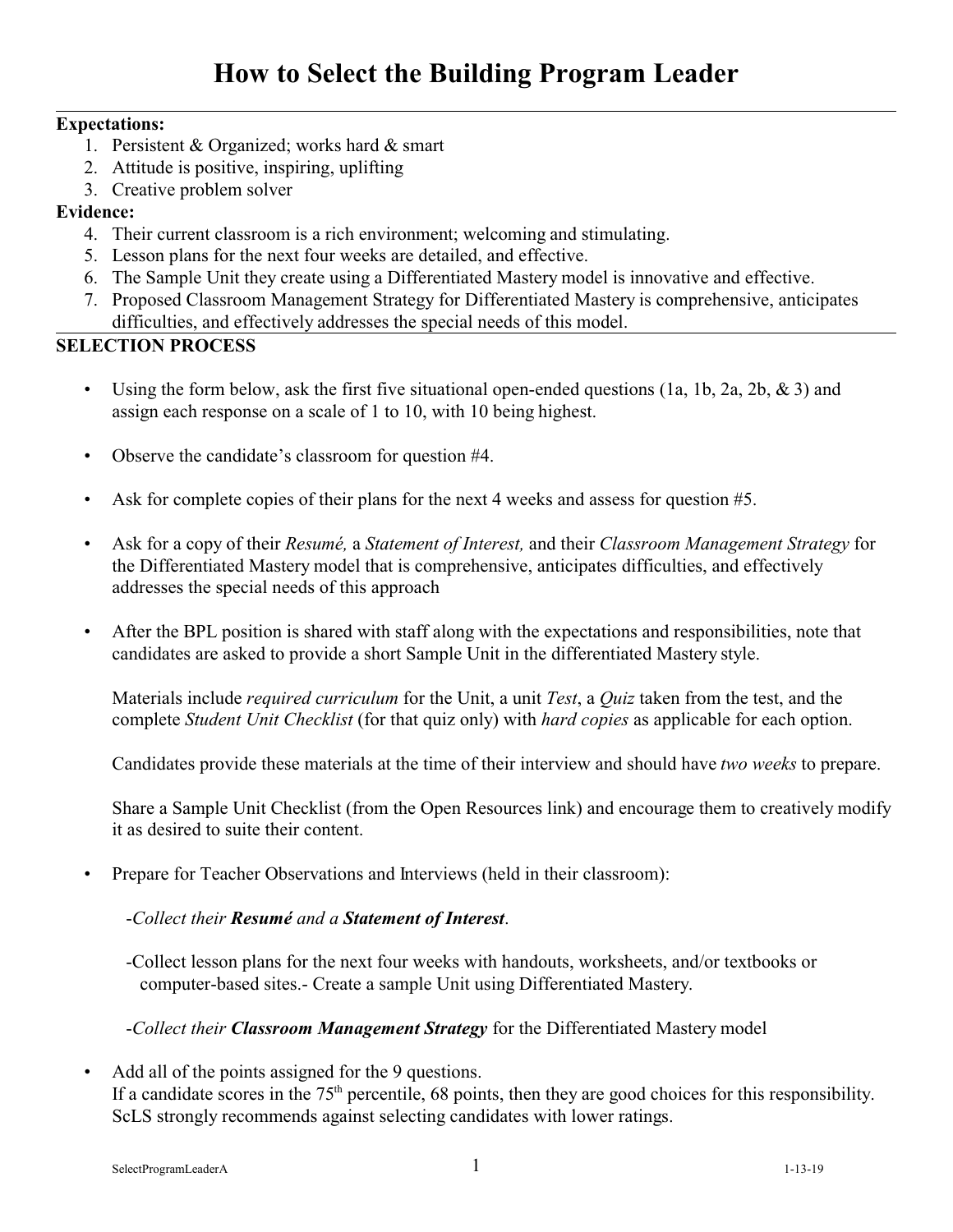|                                           |            | Score*: of 90 |
|-------------------------------------------|------------|---------------|
| <b>Building Program Leader Candidate:</b> |            | Date: $/$ /   |
|                                           | Evaluator: |               |
| *68pts. is 75 <sup>th</sup> percentile.   |            |               |

## **1. Persistent & Organized; works hard & smart**

a. In January you are informed that the next school year you will be teaching a new course. *Describe how you intend to go about preparing for it.*

[Persistent: begins to plan right away, works during the summer, has first quarter done before Sept.] [Organized: gathers resources, consults standards, creates test first & then quizzes before content.]

## **SCORE: 1 2 3 4 5 6 7 8 9 10**

## **Comments:**

b. In August you start teaching at a new building. The students are problematic during your classes. *What strategy would you follow to try and improve the situation with this group?*

[Persistent: seeks out alternate methods of instruction, does not give up on the kids, continually works to improve.]

# **SCORE: 1 2 3 4 5 6 7 8 9 10**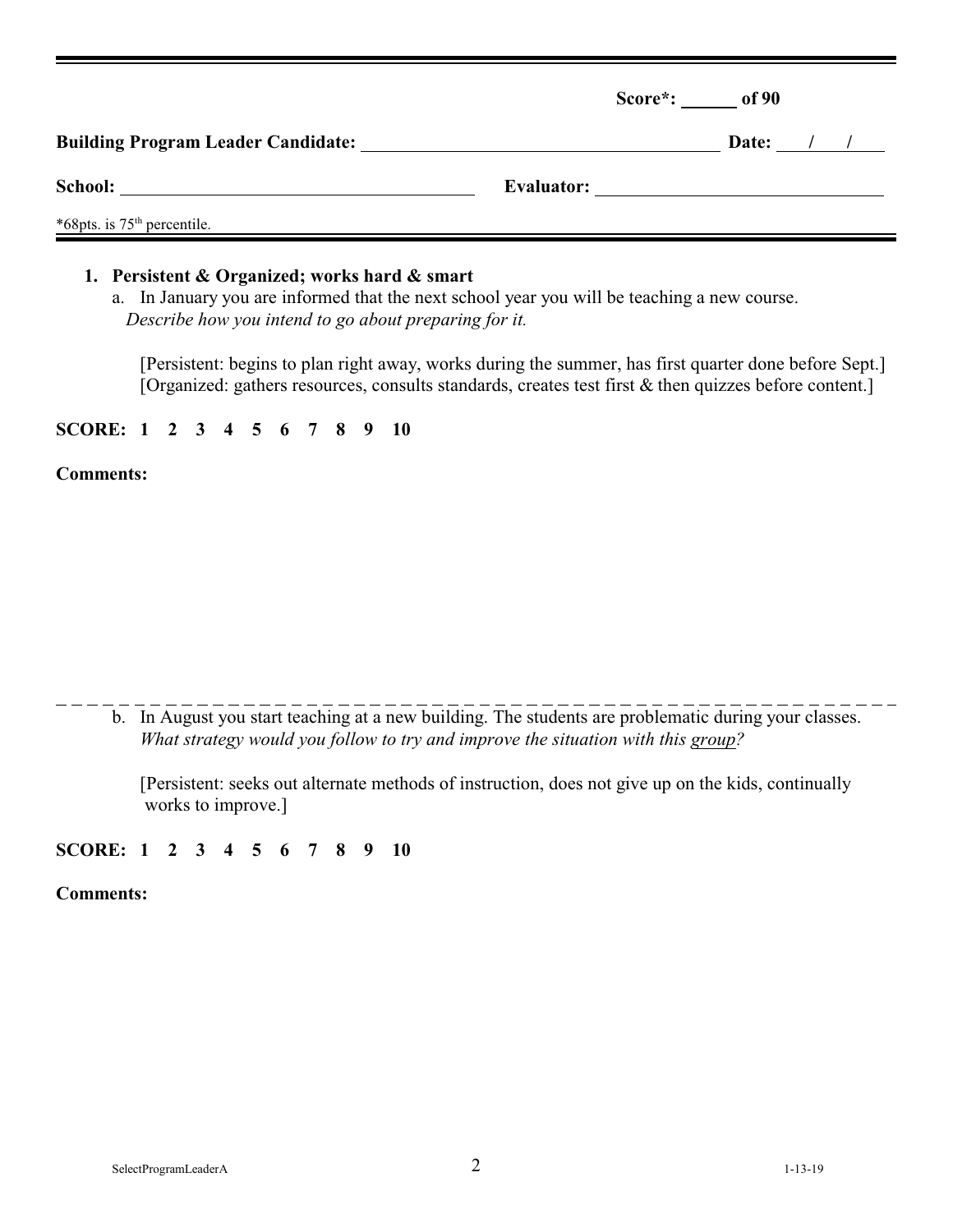## **2. Attitude is positive, inspiring, uplifting**

a. One of your students is problematic during class. *In general, how would you go about improving this individual student's behavior?*

[Positive: looks to build a relationship, respects & treats the student as an individual, doesn't give up, keeps any discipline within the class initially, looks to correct instead of punish.]

## **SCORE: 1 2 3 4 5 6 7 8 9 10**

#### **Comments:**

b. The teacher you are mentoring is resisting getting on board with a new program that you firmly believe will improve student achievement. *In general, how will you attempt to bring them around to embrace this program?*

[Inspiring: seeks to understand the teacher's concerns and attitudes, respects the mentee as an equal, presents a logical as well as emotional case for change, works to persuade instead of dictate.]

#### **SCORE: 1 2 3 4 5 6 7 8 9 10**

**Comments:**

## **3. Creative problem solver**

Select a fairly specific topic from your content area and *share three different ways that students could learn to understand the content*.

[In general, the three approaches are dissimilar and show creative thought*.*]

## **SCORE: 1 2 3 4 5 6 7 8 9 10**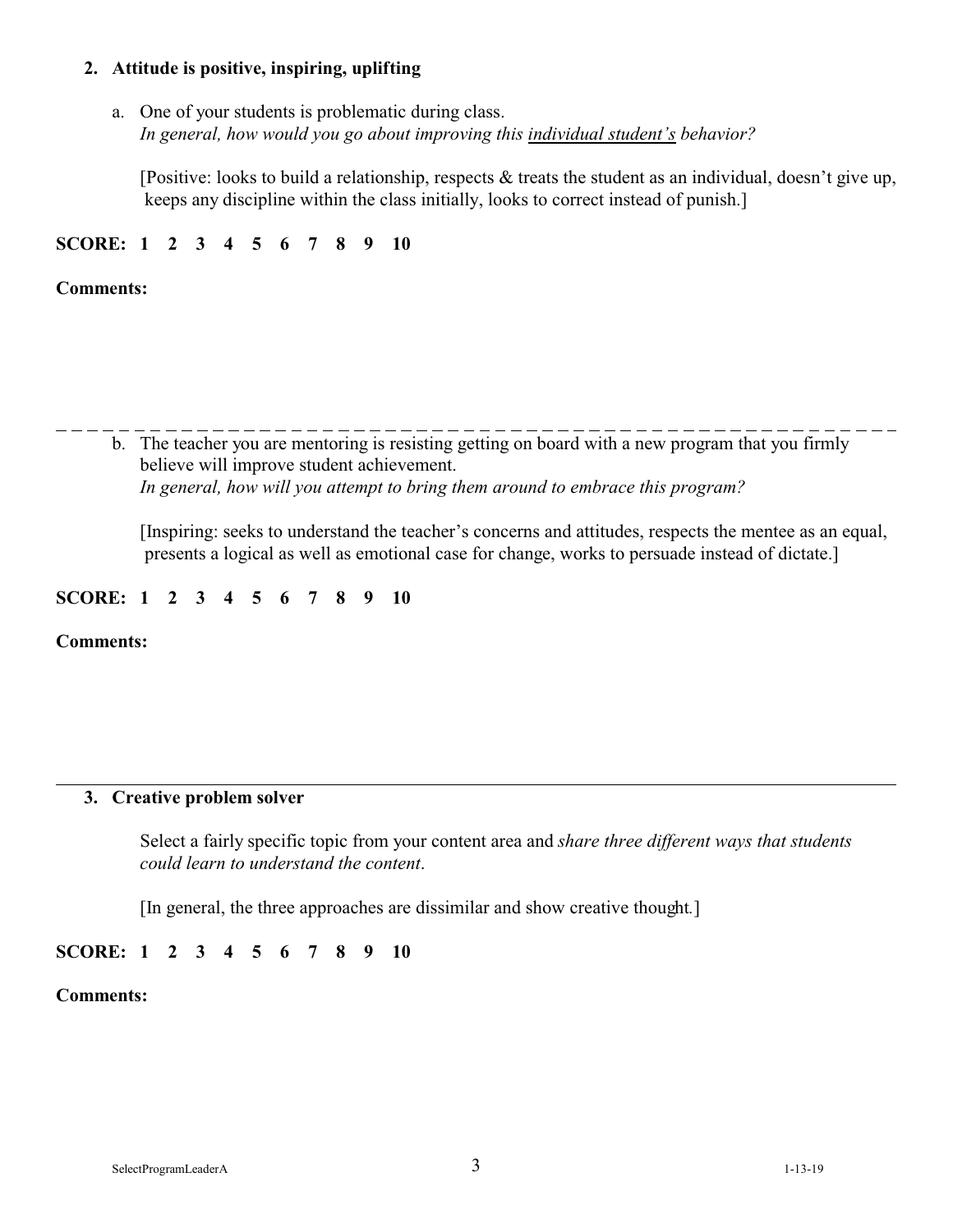## **4. Classroom is a rich environment; welcoming and stimulating.**

[Class is organized, arranged effectively, full of visual and tactile interest. First impression is welcoming and stimulating; the kind of room a student wants to learn in!]

**SCORE: 1 2 3 4 5 6 7 8 9 10**

**Comments:**

# **5. Lesson plans for the next four weeks are detailed, and effective.**

[Lessons indicate a real outcome or objective, indicate a flow that connects topics, require student involvement, are engaging. Worksheet samples are included. It is easy for a teacher trained in that content to teach these lessons. Plans avoid poor techniques like lecture, textbook question searches, and fill-in type worksheets. Plans stimulate student thinking and include mainly best-practices.]

**SCORE: 1 2 3 4 5 6 7 8 9 10**